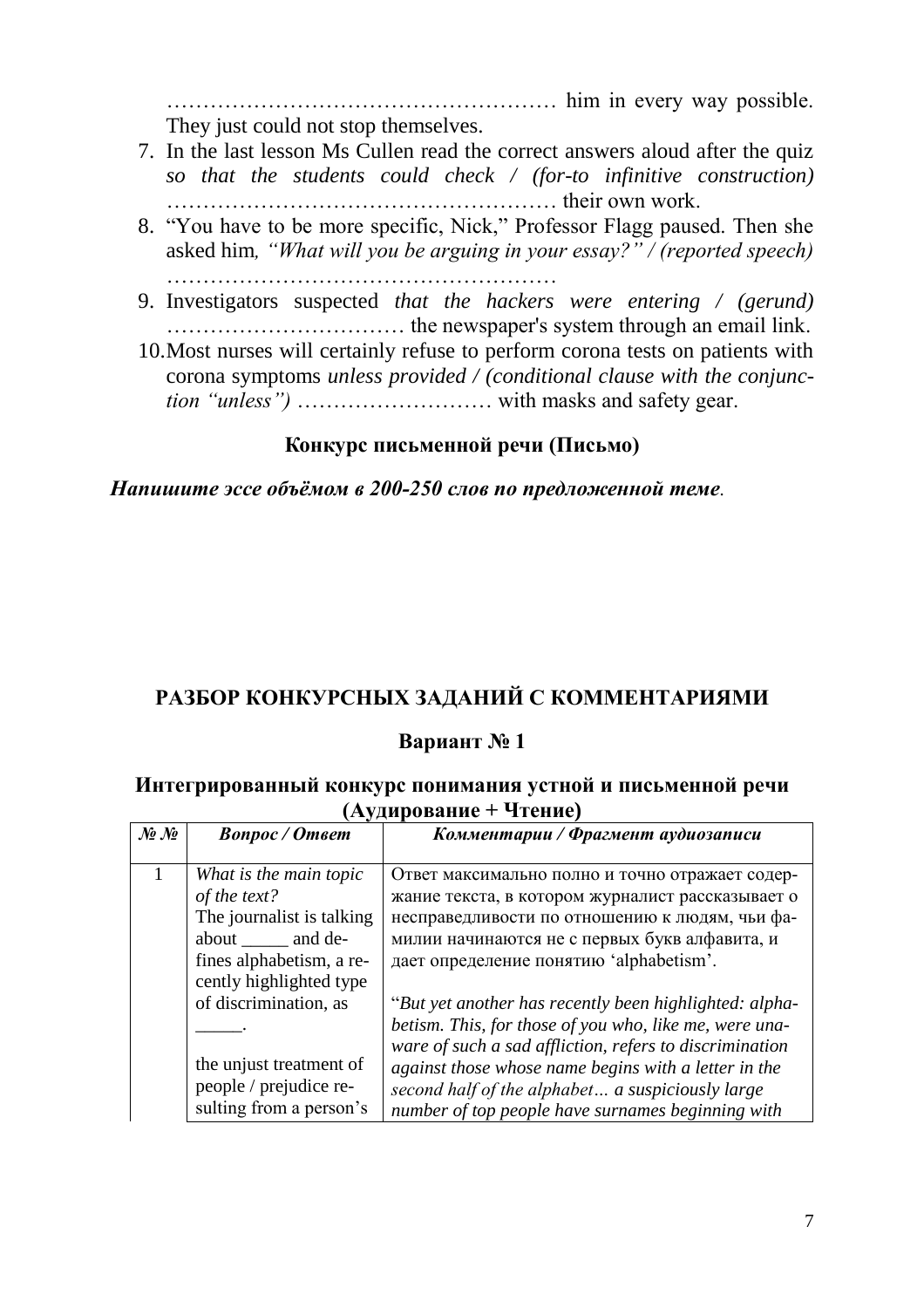|                | position on an alpha-<br>betical list<br>(2 балла)<br>the humiliation of dis-<br>advantaged / unfairness<br>to people whose first<br>names begin with let-<br>ters from the latter part                                                  | the letters between $A$ and $K$ The humiliation contin-<br>ues. At university graduation ceremonies, the ABC's<br>proudly get their awards first; by the time they reach<br>the Zs, most of the audience are asleep. Shortlists for<br>job interviews, election ballot papers, conference<br>speakers and the like all tend to be drawn up alphabet-<br>ically and their recipients gradually lose interest as<br>they plough their way through the list."<br>Ответ не совсем точный в своей второй части; в<br>тексте не говорится о несправедливости по отно-<br>шению к людям, чьи имена (first names) начина-<br>ются не с первых букв алфавита, приводятся при-<br>меры фамилий. Ответ оценивается со снижением                                                                                                                                                               |
|----------------|------------------------------------------------------------------------------------------------------------------------------------------------------------------------------------------------------------------------------------------|------------------------------------------------------------------------------------------------------------------------------------------------------------------------------------------------------------------------------------------------------------------------------------------------------------------------------------------------------------------------------------------------------------------------------------------------------------------------------------------------------------------------------------------------------------------------------------------------------------------------------------------------------------------------------------------------------------------------------------------------------------------------------------------------------------------------------------------------------------------------------------|
|                | of the alphabet $(1)$ балл)<br>the impartiality of the<br>society / a rudimentary<br>form of literacy and the<br>arrangement of letters<br>in names $(0)$ баллов)                                                                        | балла.<br>Ответ неверный, текст не содержит подобной ин-<br>формации.                                                                                                                                                                                                                                                                                                                                                                                                                                                                                                                                                                                                                                                                                                                                                                                                              |
| $\overline{2}$ | Define the category of<br>radio programmes that<br>this recording repre-<br>sents.<br>Leaders<br>(2 балла)                                                                                                                               | Это аутентичный заголовок раздела сайта, в кото-<br>ром представлен данный текст.<br>"Yet a suspiciously large number of top people have<br>surnames beginning with the letters between A and K.<br>Thus, the current American President and Vice Presi-<br>dent have names beginning with B and C respectively<br>and twenty-six of George Bush's predecessors, includ-<br>ing his father, of course, had surnames in the first half<br>of the alphabet with just sixteen in the second half.<br>Even more striking, six of the seven current heads of<br>the G7 rich countries are alphabetically advantaged.<br>The world's three top central bankers have names be-<br>ginning with letters close to the top of the alphabet,<br>even if one of them really uses Japanese characters. As<br>do the world's five richest men $-$ Gates, Buffet, Allen,<br>Ellison and Albrecht. |
|                | Society<br>$(1)$ балл)                                                                                                                                                                                                                   | Возможный, но не точный заголовок раздела сайта.<br>Ответ оценивается со снижением балла.                                                                                                                                                                                                                                                                                                                                                                                                                                                                                                                                                                                                                                                                                                                                                                                          |
| 3              | Obituary (0 баллов)<br>Choose 5 out of 8<br>words and phrases that<br>can be used as<br>hashtags to search for<br>this recording.<br>Discrimination /<br>English names /<br>Seating arrangements /<br>Alphabetically advan-<br>taged $/$ | Заголовок не соответствует содержанию текста.<br>Информацию о поднятой в тексте проблеме можно<br>найти по тегам, связанным с содержанием пере-<br>дачи. Каждый правильный ответ оценивается в 1<br>балл; максимально возможное количество баллов -<br>5.<br>Теги Japanese characters, ageism, job interviews не<br>являются конкретными и затрудняют поиск или<br>делают его невозможным.                                                                                                                                                                                                                                                                                                                                                                                                                                                                                         |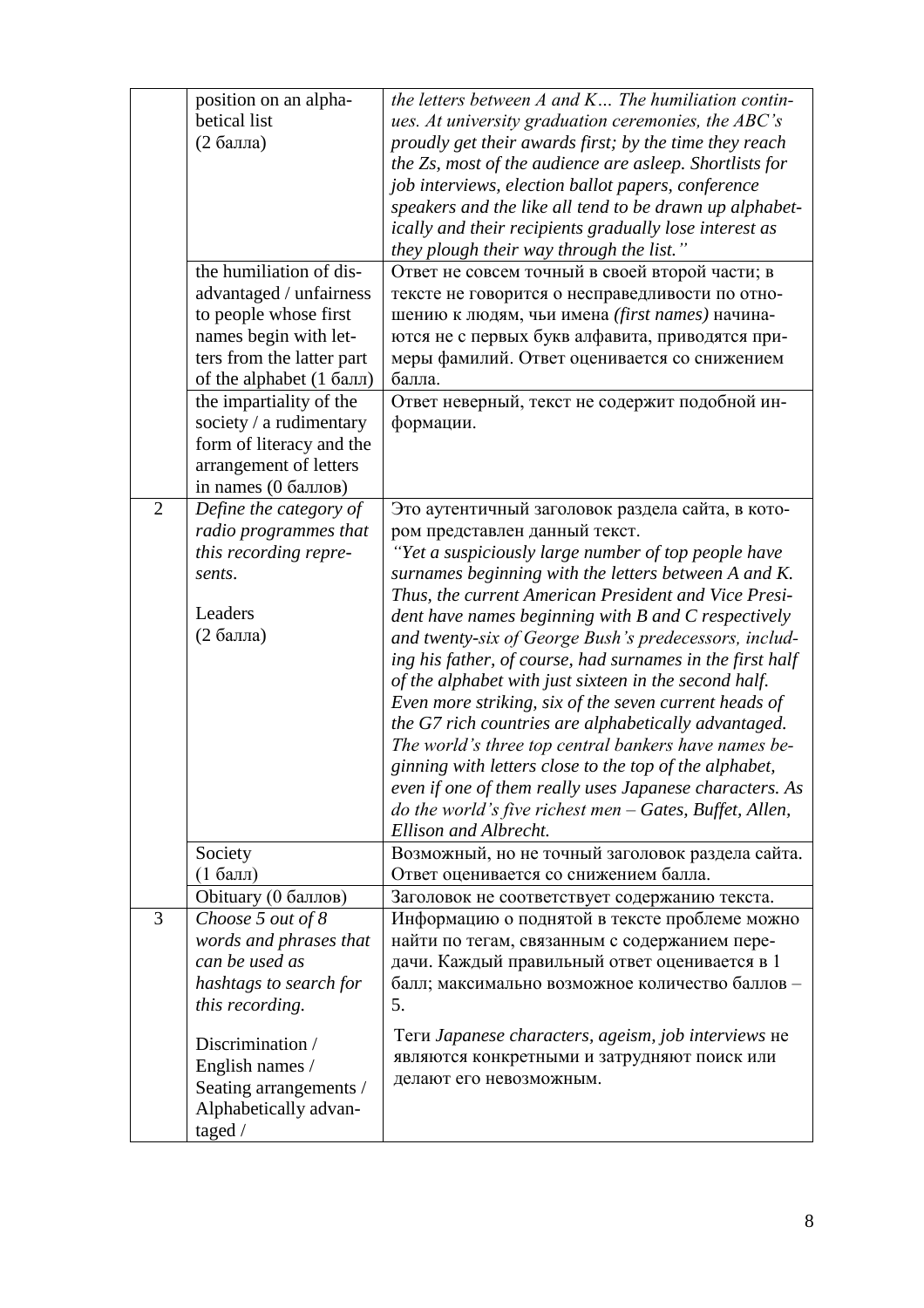|                | The rich and famous                                                                                                                                                                                                                                                                                                                                                               |                                                                                                                                                                                                                                                                                                                                                                                                                                                                                                                                                                                                                                                                                                                                                                                                                                                                                                                                                                                                                                                                                                                                                                                                                                                                                                                      |
|----------------|-----------------------------------------------------------------------------------------------------------------------------------------------------------------------------------------------------------------------------------------------------------------------------------------------------------------------------------------------------------------------------------|----------------------------------------------------------------------------------------------------------------------------------------------------------------------------------------------------------------------------------------------------------------------------------------------------------------------------------------------------------------------------------------------------------------------------------------------------------------------------------------------------------------------------------------------------------------------------------------------------------------------------------------------------------------------------------------------------------------------------------------------------------------------------------------------------------------------------------------------------------------------------------------------------------------------------------------------------------------------------------------------------------------------------------------------------------------------------------------------------------------------------------------------------------------------------------------------------------------------------------------------------------------------------------------------------------------------|
| $\overline{4}$ | True or false? Choose<br>the best answer.                                                                                                                                                                                                                                                                                                                                         | Утверждение является ложным.                                                                                                                                                                                                                                                                                                                                                                                                                                                                                                                                                                                                                                                                                                                                                                                                                                                                                                                                                                                                                                                                                                                                                                                                                                                                                         |
|                | The names of twenty-<br>six US Presidents in-<br>cluding George Bush<br>began with a letter in<br>the first half of the al-<br>phabet.<br>False (1 балл)                                                                                                                                                                                                                          | "Thus, the current American President and Vice Presi-<br>dent have names beginning with B and C respectively<br>and twenty-six of George Bush's predecessors, in-<br><b>cluding his father</b> , of course, had <b>surnames</b> in the first<br>half of the alphabet with just sixteen in the second<br>half. $"$                                                                                                                                                                                                                                                                                                                                                                                                                                                                                                                                                                                                                                                                                                                                                                                                                                                                                                                                                                                                    |
| 5              | True or false? Choose<br>the best answer.                                                                                                                                                                                                                                                                                                                                         | Утверждение является верным.                                                                                                                                                                                                                                                                                                                                                                                                                                                                                                                                                                                                                                                                                                                                                                                                                                                                                                                                                                                                                                                                                                                                                                                                                                                                                         |
|                | One consolation for<br>those whose names<br>begin with a letter in<br>the 'wrong' half of the<br>alphabet is that such<br>people are better at run-<br>ning a big business.<br>True (1 балл)                                                                                                                                                                                      | "The alphabetically disadvantaged may not become<br>presidents, central bankers or rich but do seem to<br>thrive at running firms. Nine of the world's ten big-<br>gest companies (by revenues) are run by bosses with<br>names that begin in the second half of the alphabet.<br>An old theory is thus supported - only those who have<br>battled against the odds will really make it in busi-<br>ness".                                                                                                                                                                                                                                                                                                                                                                                                                                                                                                                                                                                                                                                                                                                                                                                                                                                                                                           |
| 6              | On the first day of<br>school, students whose<br>names are at the begin-<br>ning of the alphabet are<br>made to sit at the front<br>of the class and so al-<br>phabetically advan-<br>taged students get more<br>attention from the<br>teacher and it later may<br>impact their learning<br>potential.<br>(4 балла)<br>The idea is expressed in<br>the listening passage<br>only. | В тексте для аудирования содержится данная ин-<br>формация: "At the start of the first year in infant<br>school, teachers seat pupils alphabetically from the<br><b>front</b> , to make it easier to remember their names. At<br>the time the alphabetically disadvantaged juniors may<br>think they've had a lucky escape. Yet the result may be<br>worse qualifications because they get less individual<br>attention as well as acquiring less confidence in<br>speaking publicly."<br>В тексте для чтения не содержится информации о<br>том, что рассадка учащихся по алфавитному прин-<br>ципу сохраняется, а полученные результаты теста<br>учащихся связаны с грамотным расположением<br>учителем учеников в классе, но не по алфавитному<br>принципу: "On the first day of school, students may<br>be seated in alphabetical order, but over time seating<br>assignments may change as the teacher quickly<br>learns who is friends with whom, which students tend<br>to be disruptive, which may need extra motivation,<br>and which may need to hone their concentration<br>skills Various studies illustrated that the right seat-<br>ing arrangement can benefit students. Students who<br>were not performing well in the classroom performed<br>better on the test after they were carefully seated by |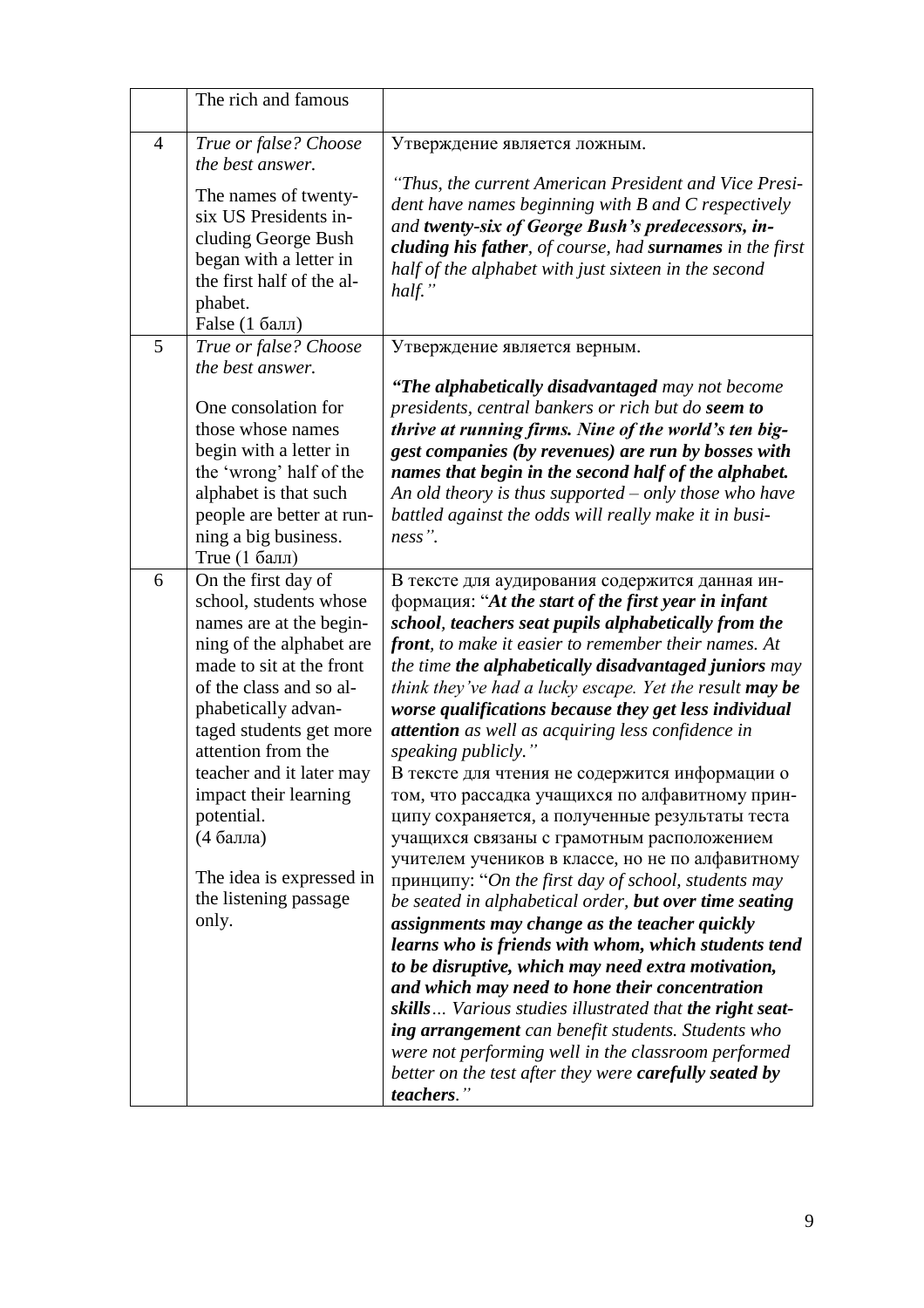### **Скрипт аудиозаписи**

#### *Adapted from The Economist. Surnames - As easy as ZYX*

Over the past century, all kinds of unfairness and discrimination have been denounced or made illegal. We've fought and are still fighting against racism, sexism, ageism… But yet another has recently been highlighted: alphabetism. This, for those of you who, like me, were unaware of such a sad affliction, refers to discrimination against those whose name begins with a letter in the second half of the alphabet. English names are apparently fairly evenly spred between the halves of the alphabet. Yet a suspiciously large number of top people have surnames beginning with the letters between A and K.

Thus, the current American President and Vice President have names beginning with B and C respectively and twenty-six of George Bush's predecessors, including his father, of course, had surnames in the first half of the alphabet with just sixteen in the second half. Even more striking, six of the seven current heads of the G7 rich countries are alphabetically advantaged. The world's three top central bankers have names beginning with letters close to the top of the alphabet, even if one of them really uses Japanese characters. As do the world's five richest men – Gates, Buffet, Allen, Ellison and Albrecht.

Can this merely be a coincidence? At the start of the first year in infant school, teachers seat pupils alphabetically from the front, to make it easier to remember their names. At the time the alphabetically disadvantaged juniors may think they've had a lucky escape. Yet the result may be worse qualifications because they get less individual attention as well as acquiring less confidence in speaking publicly.

The humiliation continues. At university graduation ceremonies, the ABC's proudly get their awards first; by the time they reach the Zs, most of the audience are asleep. Shortlists for job interviews, election ballot papers, conference speakers and the like all tend to be drawn up alphabetically and their recipients gradually lose interest as they plough their way through the list.

What is to be done? Awkward though it may be for the independent-minded, women can at least achieve alphabetic advancement by marrying up. However, do not give up hope, all you Ps, Qs and Ws. The alphabetically disadvantaged may not become presidents, central bankers or rich but do seem to thrive at running firms. Nine of the world's ten biggest companies (by revenues) are run by bosses with names that begin in the second half of the alphabet. An old theory is thus supported – only those who have battled against the odds will really make it in business.

| $\mathcal{N}\!\!\mathit{\Omega} \mathcal{N}\!\!\mathit{\Omega}$ | <b>Ответ</b>                            | Комментарии                         |
|-----------------------------------------------------------------|-----------------------------------------|-------------------------------------|
|                                                                 |                                         |                                     |
|                                                                 | Choose an appropriate headline for this | Правильный вариант (аутентичный     |
|                                                                 | article.                                | заголовок статьи); оценивается мак- |
|                                                                 | The sharing economy (2 балла)           | симальным количеством баллов.       |
|                                                                 | Peer-to-peer sharing activities         | Допустимый вариант (возможный       |
|                                                                 | $(1)$ балл                              | заголовок статьи); оценивается со   |
|                                                                 |                                         | снижением в 1 балл.                 |

#### **Конкурс понимания письменного текста (Чтение)**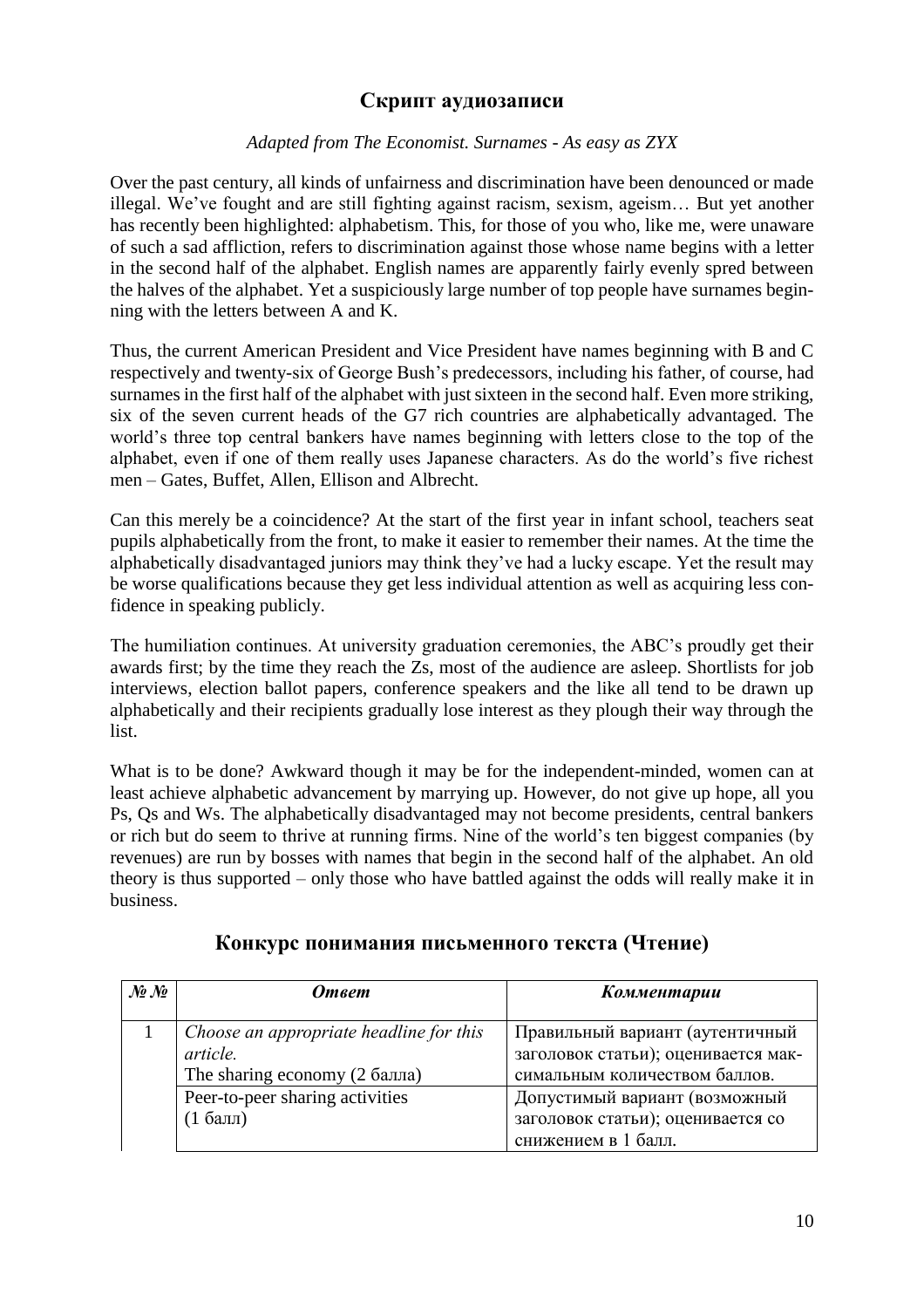|                | Why we buy things we don't need             | Заголовок не связан с содержанием       |
|----------------|---------------------------------------------|-----------------------------------------|
|                | (0 баллов)                                  | текста.                                 |
| $\overline{2}$ | Choose the section of a newspaper /mag-     | Текст размещен именно в этой тема-      |
|                | azine where you could find this article.    | тической рубрике сайта.                 |
|                | Lifestyle (2 балла)                         |                                         |
|                | Money and Business                          | Допустимое размещение текста на         |
|                | $(16a$ лл)                                  | сайте.                                  |
|                | Economic policy                             | В данном тематическом разделе не-       |
|                | (0 баллов)                                  | возможно найти информацию об            |
|                |                                             | описываемых проблемах.                  |
| $\overline{3}$ | Choose FIVE key words or expressions,       | Найти данный текст на сайте можно       |
|                | which could be used as hashtags while       | по тегам, связанным с содержанием       |
|                | searching for the article online.           | статьи.                                 |
|                |                                             | Каждый правильный ответ оценива-        |
|                | Sharing activities /                        | ется в 1 балл.                          |
|                | Sharing economy/                            | По тегам A quick buck, customers in     |
|                | Online marketplaces /                       | contact, the consumerist society невоз- |
|                | Unwanted and underused goods /              | можно найти искомый текст, т. к.        |
|                | Second-hand goods                           | они не являются точными / конкрет-      |
|                | (5 баллов)                                  | ными для тематики (0 баллов).           |
| $\overline{4}$ | True or false? Choose the correct vari-     | Утверждение соответствует инфор-        |
|                | ant.                                        | мации, содержащейся в тек-              |
|                | The chance to buy other people's un-        | cre: "the increased opportunities to    |
|                | wanted goods can lead to a greener life-    | sell on our unwanted and underused      |
|                | style.                                      | goods can lead to a lesser impact on    |
|                | True $(2)$ балла)                           | our environment."                       |
| 5              | True or false? Choose the correct vari-     | Утверждение не соответствует ин-        |
|                | ant.                                        | формации, содержащейся в тексте:        |
|                | Businesses have realized that they can      | "A business model sees companies        |
|                | make money by buying people's un-           | providing an online platform that puts  |
|                | wanted goods.                               | customers in contact with those who     |
|                | False                                       | can provide a particular product or     |
|                | (2 балла)                                   | service.                                |
| 6              | What does the author mean saying, "Un-      |                                         |
|                | like businesses, unregulated individuals    |                                         |
|                | do not have to follow certain regulations   |                                         |
|                | and this can lead to poorer and incon-      |                                         |
|                | sistent quality of goods and services and   |                                         |
|                | a higher risk of fraud".                    |                                         |
|                | Being out of the state control, the sharing |                                         |
|                | economy is likely to become a source of     |                                         |
|                | economic crime. (2 балла)                   |                                         |
|                | Unregulated individuals may appear to       |                                         |
|                | unreliable vendors. $(1.6a\pi)$             |                                         |
|                | Those who are involved in the sharing ac-   |                                         |
|                | tivities can destroy the economy of a       |                                         |
|                | country. (0 баллов)                         |                                         |
| 7              | asset $(1)$ балл)                           |                                         |
| 8              | facilitate (1 балл)                         |                                         |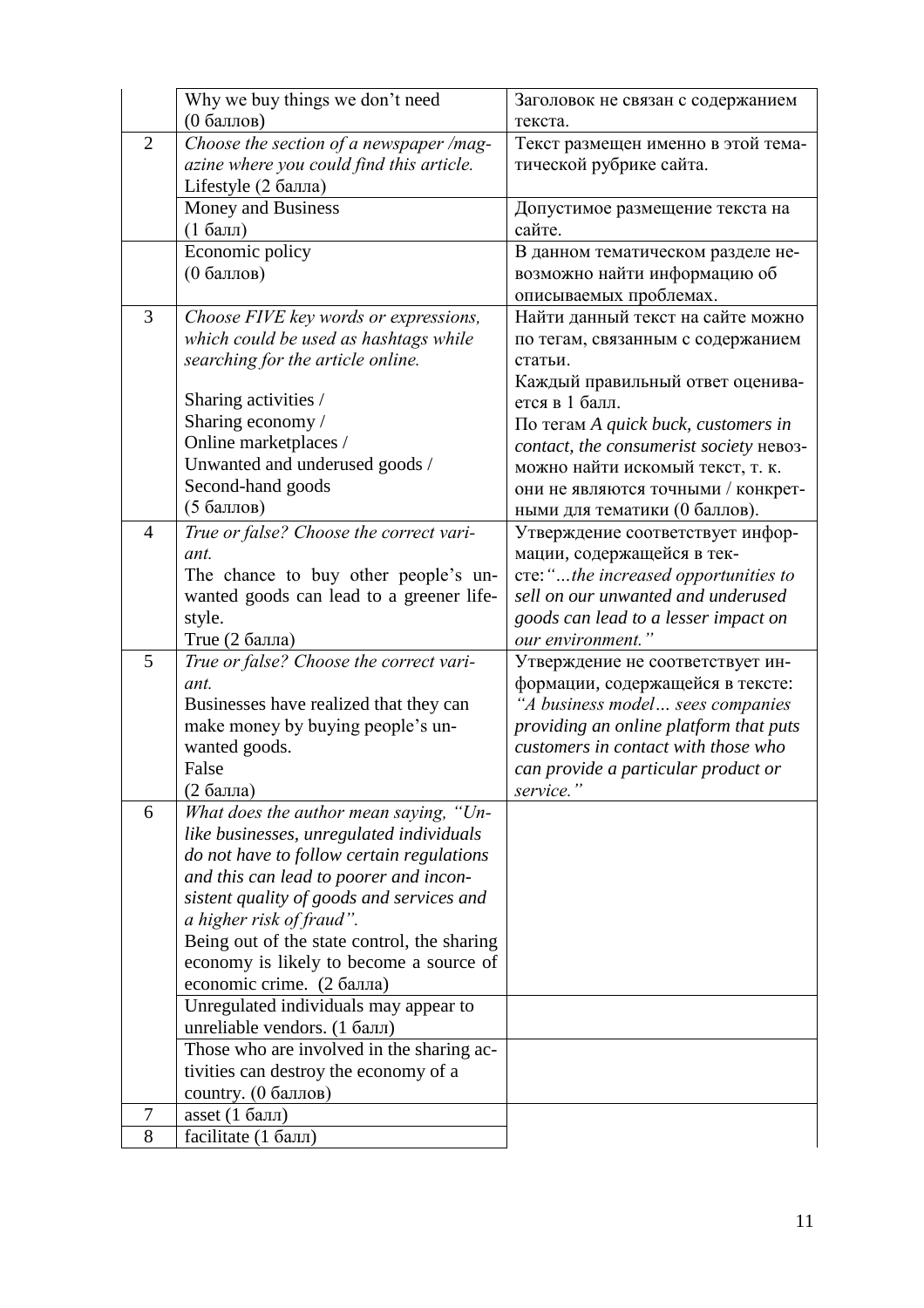| 9  | catch on to $(1)$ балл) | Требуется минимально краткий от-         |
|----|-------------------------|------------------------------------------|
| 10 | lucrative $(1)$ балл)   | вет - знаменательное слово без слу-      |
| 11 | fraud $(1)$ балл)       | жебного (существительное без ар-         |
|    |                         | тикля и т. д.), глагол в форме инфи-     |
|    |                         | нитива без частицы "to".                 |
| 12 | might not have bothered | One perfect infinitive without a subject |
|    | $(16a$ лл               | and with no preposition                  |
|    |                         | Перфектная форма инфинитива              |
| 13 | those                   | One demonstrative pronoun without a      |
|    | $(16a$ лл)              | following noun                           |
|    |                         | Указательное местоимение                 |
| 14 | higher                  | One adjective in the comparative de-     |
|    | $(16a$ лл               | gree without a following noun / Срав-    |
|    |                         | нительная степень имени прилага-         |
|    |                         | тельного                                 |
| 15 | do not have to follow   | One infinitive as a part of a compound   |
|    | $(16a$ лл               | verbal predicate without a subject       |
|    |                         | Инфинитив как часть составного           |
|    |                         | глагольного сказуемого                   |
| 16 | increased opportunities | One participle II as an attribute fol-   |
|    | $(1)$ балл              | lowed by a noun without determiners      |
|    |                         | (articles, possessive adjectives, pro-   |
|    |                         | nouns, etc.) / Причастие II в функции    |
|    |                         | определения.                             |

## **Конкурс на знание лексики и страноведения**

| $\mathcal{N}$               | Лексическая единица из ориги-<br>нального текста и фрагмент<br>текста                                                                                                                               | Балл | Комментарии                                                                                                          |
|-----------------------------|-----------------------------------------------------------------------------------------------------------------------------------------------------------------------------------------------------|------|----------------------------------------------------------------------------------------------------------------------|
|                             | As the coronavirus pandemic<br>pushes people toward in-<br>creased social <b>isolation</b> , one of the<br>strategies many businesses are us-<br>ing is options for employees to<br>work from home. | 2    | В данном контексте требуется имя<br>существительное isolation в значе-<br>нии «изоляция».                            |
| $\mathcal{D}_{\mathcal{L}}$ | As the coronavirus pandemic<br>pushes people toward in-<br>creased social isolation, one of the<br>strategies many businesses are us-<br>ing is <b>options</b> for employees to<br>work from home.  | 2    | В данном контексте требуется имя<br>существительное во множественном<br>числе options в значении «возмож-<br>ности». |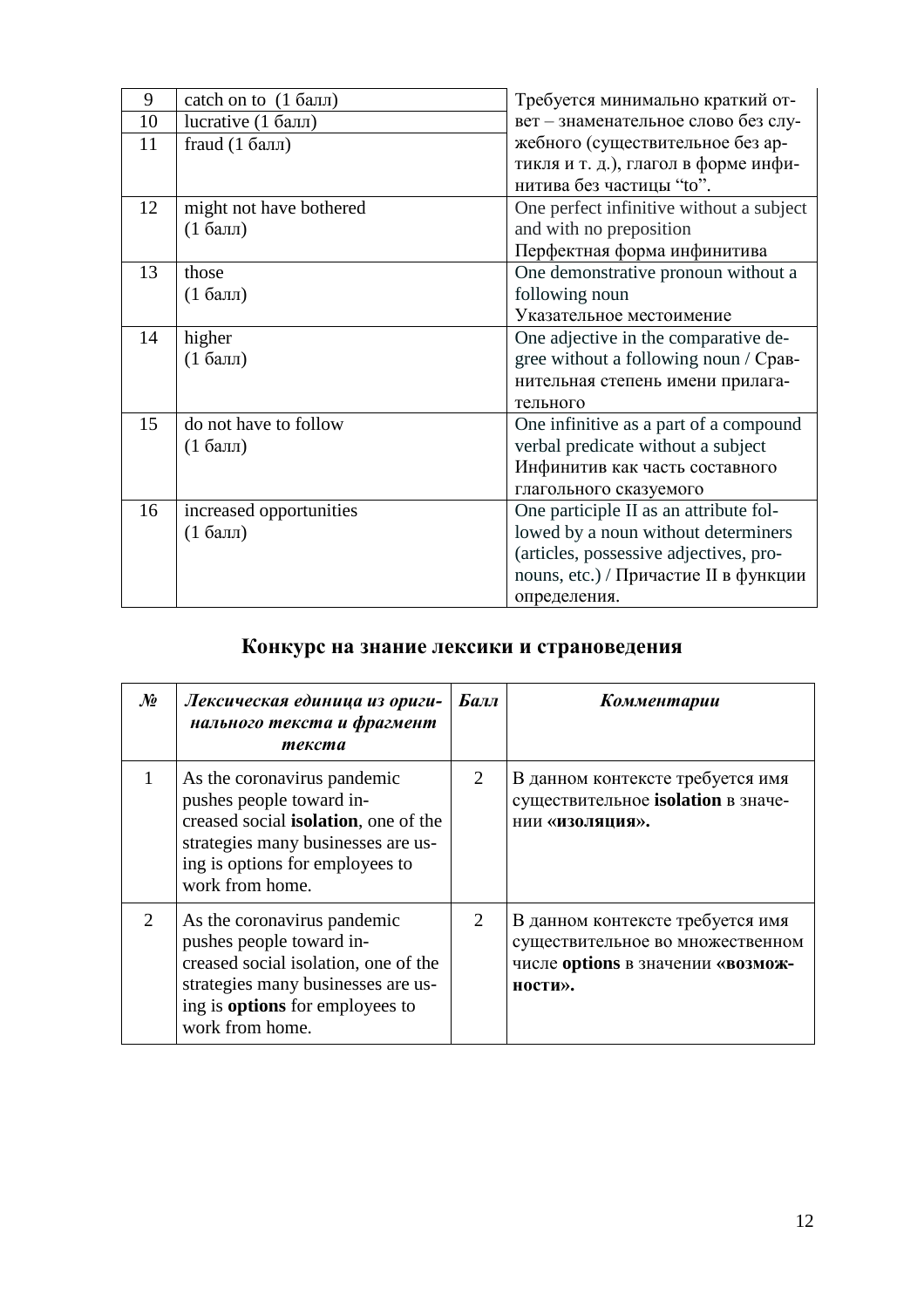| $\overline{3}$ | Several tech companies, including<br>Google and Twitter, have urged<br>employees to stay away from of-<br>fices and work remotely as offi-<br>cials in the U.S. try to slow the<br>spread of COVID-19. | 2              | В данном контексте требуется пред-<br>лог away, образующий совместно с<br>глагольным компонентом фразовый<br>глагол = stay away.       |
|----------------|--------------------------------------------------------------------------------------------------------------------------------------------------------------------------------------------------------|----------------|----------------------------------------------------------------------------------------------------------------------------------------|
| $\overline{4}$ | Several tech companies, including<br>Google and Twitter, have urged<br>employees to stay away from of-<br>fices and work remotely as offi-<br>cials in the U.S. try to slow the<br>spread of COVID-19. | 2              | В данном контексте требуется наре-<br>чие remotely в значении «уда-<br>ленно».                                                         |
| $\mathfrak{S}$ | The shift to the at-home work en-<br>vironment is more than just find-<br>ing the right space to help you fo-<br>cus, or downloading the appropri-<br>ate software to do your job.                     | 2              | В данном контексте требуется имя<br>существительное environment в зна-<br>чении «окружение, окружающая<br>обстановка, среда».          |
| 6              | It's about following some simple<br>etiquette to make the <b>transition</b> as<br>seamless as possible.                                                                                                | 2              | В данном контексте требуется имя<br>существительное transition в значе-<br>нии «переход, трансформация».                               |
| $\overline{7}$ | Here are some basic tips to con-<br>sider if you're working from home<br>during the pandemic:                                                                                                          | 2              | В данном контексте требуется имя<br>существительное во множественном<br>числе tips в значении «советы».                                |
| 8              | Taking an extra couple of seconds<br>to <b>unmute</b> yourself during a meet-<br>ing or call is better than everyone<br>else hearing you chew food.                                                    | 2              | В данном контексте требуется гла-<br>гол unmute в значении «отключить<br>звук».                                                        |
| 9              | It's not just about making sure you<br>can easily hear conversations hap-<br>pening on a remote call, but also<br>conveying your thoughts without<br>everyone asking you to speak up.                  | $\overline{2}$ | В данном контексте требуется пред-<br>лог ир, образующий совместно с<br>глагольным компонентом фразовый<br>глагол = $\text{speak up.}$ |
| 10             | Most video conferencing tools in-<br>clude phone numbers to dial as a<br>backup just in case your computer<br>or Internet connection causes frus-<br>tration.                                          | 2              | В данном контексте требуется имя<br>существительное во множественном<br>числе tools в значении «средства,<br>инструменты».             |

# **Конкурс на знание грамматики**

| $\mathcal{N}\!\!\varrho \, \mathcal{N}\!\!\varrho$ | Ответ          | Балл | Комментарии                                                         |
|----------------------------------------------------|----------------|------|---------------------------------------------------------------------|
|                                                    | Let me explain |      | Сложное дополнение, инфинитив<br>без частицы "to" после глагола "to |
|                                                    |                |      | let                                                                 |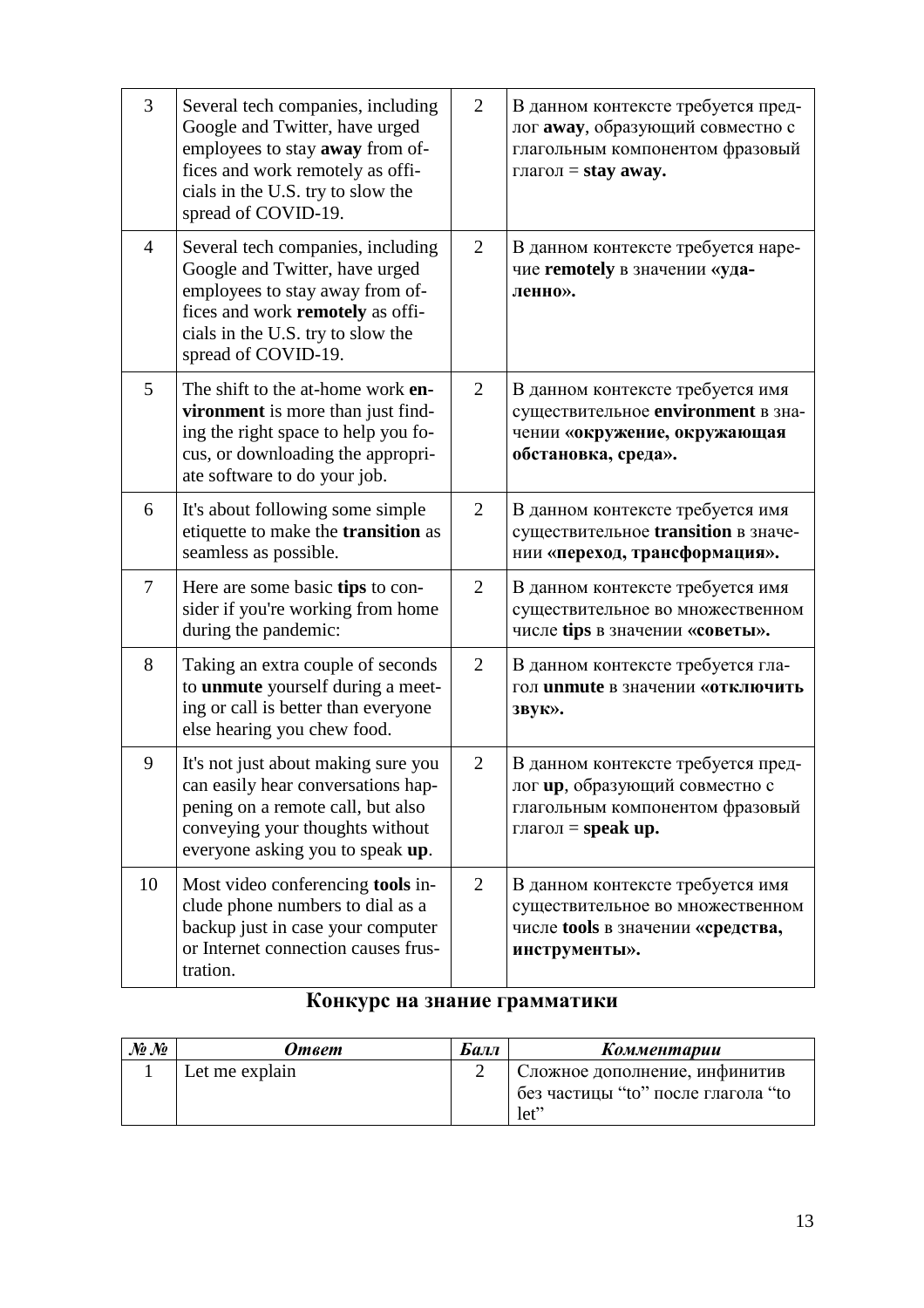| $\overline{2}$ | The first online course is said to  | $\overline{2}$              | Перфектный инфинитив в кон-          |
|----------------|-------------------------------------|-----------------------------|--------------------------------------|
|                | have been taught                    |                             | струкции подчеркивает предше-        |
|                |                                     |                             | ствование                            |
| 3              | if they were brought                | 2                           | Условное предложение нулевого        |
|                |                                     |                             | типа после главного предложения в    |
|                |                                     |                             | прошедшем времени                    |
| 4              | wish you would forget               | 2                           | Сослагательное наклонение после      |
|                |                                     |                             | фразы "I wish", вспомогательный      |
|                |                                     |                             | глагол would используется для пе-    |
|                |                                     |                             | редачи раздражения                   |
| $\overline{5}$ | it is time they were taken / it is  | 2                           | Сослагательное наклонение после      |
|                | time (that) they should be taken    |                             | фразы "it is time"; возможны два ва- |
|                |                                     |                             | рианта                               |
| 6              | unless his family had prevented     | $\overline{2}$              | Условное предложение третьего        |
|                |                                     |                             | типа                                 |
| 7              | for the students to check / for the | $\mathcal{D}_{\mathcal{L}}$ | Инфинитивная конструкция с пред-     |
|                | students to be able to check        |                             | логом "for"; второй вариант под-     |
|                |                                     |                             | черкивает модальность                |
| 8              | what he would be arguing in his     | $\overline{2}$              | Косвенная речь, согласование вре-    |
|                | essay                               |                             | мен                                  |
| 9              | the hackers of entering             | $\overline{2}$              | Герундий; после глагола "to sus-     |
|                |                                     |                             | pect" требуется предлог "of"         |
| 10             | unless they are provided / unless   | 2                           | Условное предложение первого         |
|                | somebody provides them              |                             | типа                                 |

## Конкурс письменной речи (Письмо)

Участникам предлагалось выбрать одну из двух предложенных тем и написать эссе объёмом в 200-250 слов.

### Темы эссе

- 1. Since the invention of the Internet (in the 1980s), digitalization has been transforming most aspects of our lives. What are the implications of living in a digital world? Justify your point of view and give examples.
- 2. Each person has their own understanding of happiness. What does happiness mean to you? Justify your point of view and give examples.

Возможные варианты раскрытия тем эссе

В соответствии с заданием, конкурсанту, выбравшему первую тему (1), предлагается описать возможные последствия цифровизации, затрагивающие различные сферы жизни современного человека (быт, досуг, образование, работа, взаимоотношения и др.). Предполагается, что участник раскроет как положительные, так и отрицательные стороны применения информационных технологий, покажет на конкретных примерах, как именно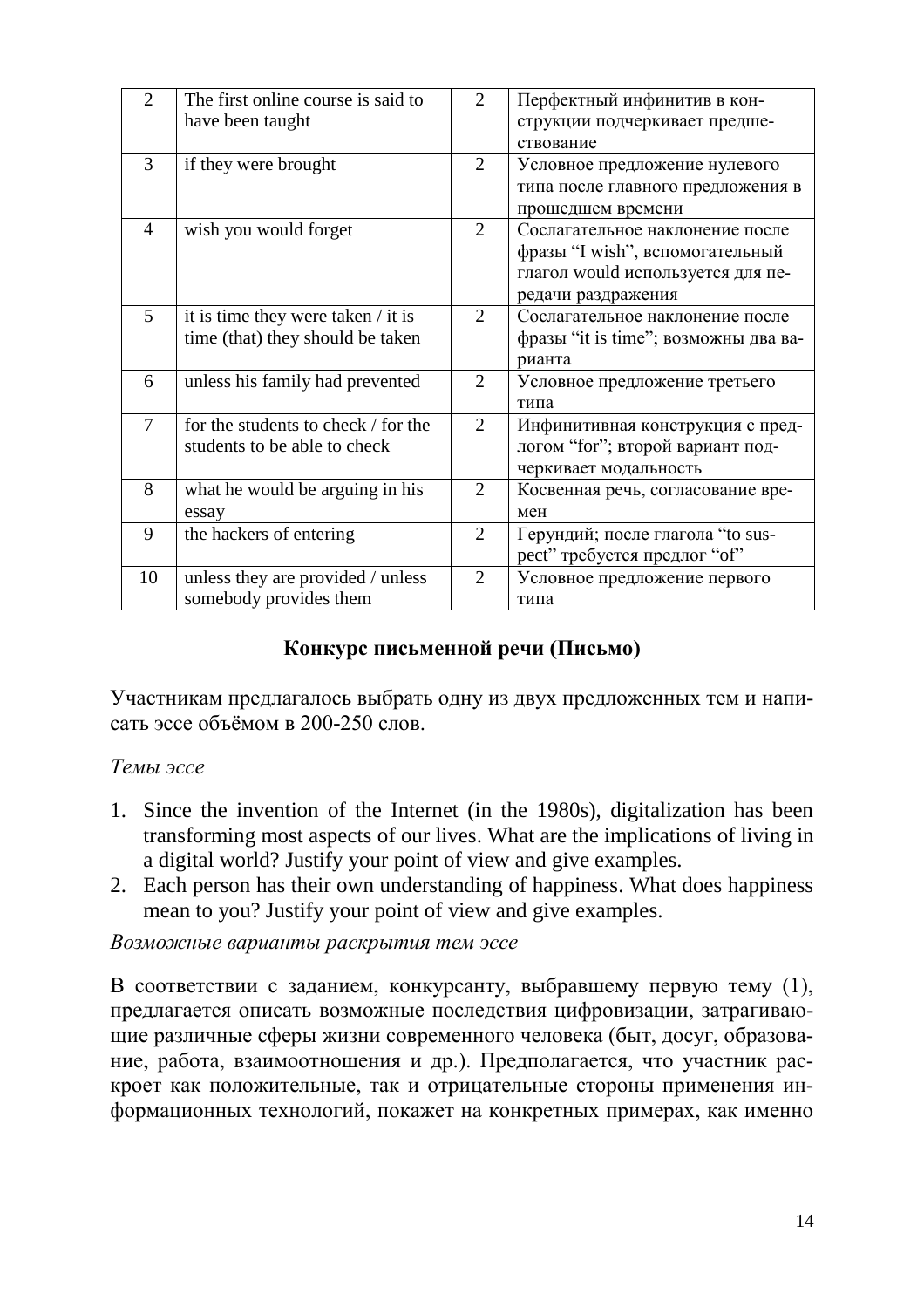они влияют на нашу жизнь и выразит свое отношение к происходящим событиям в свете расцвета цифровизации.

При выборе второй темы (2) участнику придется порассуждать о том, что такое счастье и что делает лично его счастливым человеком. Допускается вариант, что конкурсант подойдет к рассмотрению счастья не только как к совокупности определенных обстоятельств, которые могут сделать жизнь счастливой (успех, богатство, любовь, здоровье, радость, общение, хобби и др.), а как к состоянию ума, которое позволяет развивать позитивное отношение к разным, в том числе малозначительным событиям.

Допускаются индивидуальные, творческие варианты раскрытия тем.

### Дескрипторы критериев оценивания эссе

| Параметры оценивания                                                                                                                                                                                                                                                                                                                                                                                                                                                | Баллы                                                 |
|---------------------------------------------------------------------------------------------------------------------------------------------------------------------------------------------------------------------------------------------------------------------------------------------------------------------------------------------------------------------------------------------------------------------------------------------------------------------|-------------------------------------------------------|
| Содержание и объём эссе<br>объём высказывания в 200-250 слов соблюден / не соблюден;<br>при превышении объёма проверке подлежат первые 250 слов<br>тема раскрыта полностью и точно в соответствии с поставленной<br>задачей, автором выражено собственное мнение, приведены аргу-<br>менты и примеры / не полно или неточно, отсутствуют примеры /<br>тема не раскрыта или отказ от выполнения задания<br>оригинальность / традиционность суждения автора           | $Max = 5$ $6$ .<br>2/1<br>2/1/0<br>1/0                |
| Стиль, логическая организация эссе<br>наличие / отсутствие структуры высказывания (введение, основная часть,<br>заключение, деление на абзацы)<br>стилистически правильное оформление речи (нейтральный стиль, пись-<br>менная речь) / незначительные нарушения (использование средств разго-<br>ворной речи) / значительные нарушения (субъективно-оценочная окраска<br>речи, использование средств разговорной речи)                                              | $Max = 46$ .<br>$2 - 1/0$<br>2/1/0                    |
| Лексические средства<br>безошибочное и уместное употребление лексики / неточности в выборе<br>лексики / грубые ошибки в выборе лексики<br>словарный запас «богатый» (разнообразная лексика, синонимы) / базовый<br>(достаточный для раскрытия темы)/ ограниченный (затрудняющий вы-<br>полнение коммуникативной задачи)                                                                                                                                             | $Max = 46.$<br>$2/1/0,5-0$<br>2/1/0.5                 |
| Грамматические средства, синтаксис<br>высокий / хороший / низкий уровень грамматической правильности<br>речи (ошибки практически отсутствуют /незначительные<br>ошибки, не препятствующие пониманию / многочисленные ошибки<br>элементарного уровня или ошибки, препятствующие пониманию)<br>широкий спектр синтаксических средств (разнообразные и слож-<br>ные конструкции) / ограниченные синтаксические средства (про-<br>стые однотипные конструкции, повторы) | $Max = 56$ .<br>$3 - 2, 5 / 2 / 1$<br>$2/1 - 0.5 - 0$ |